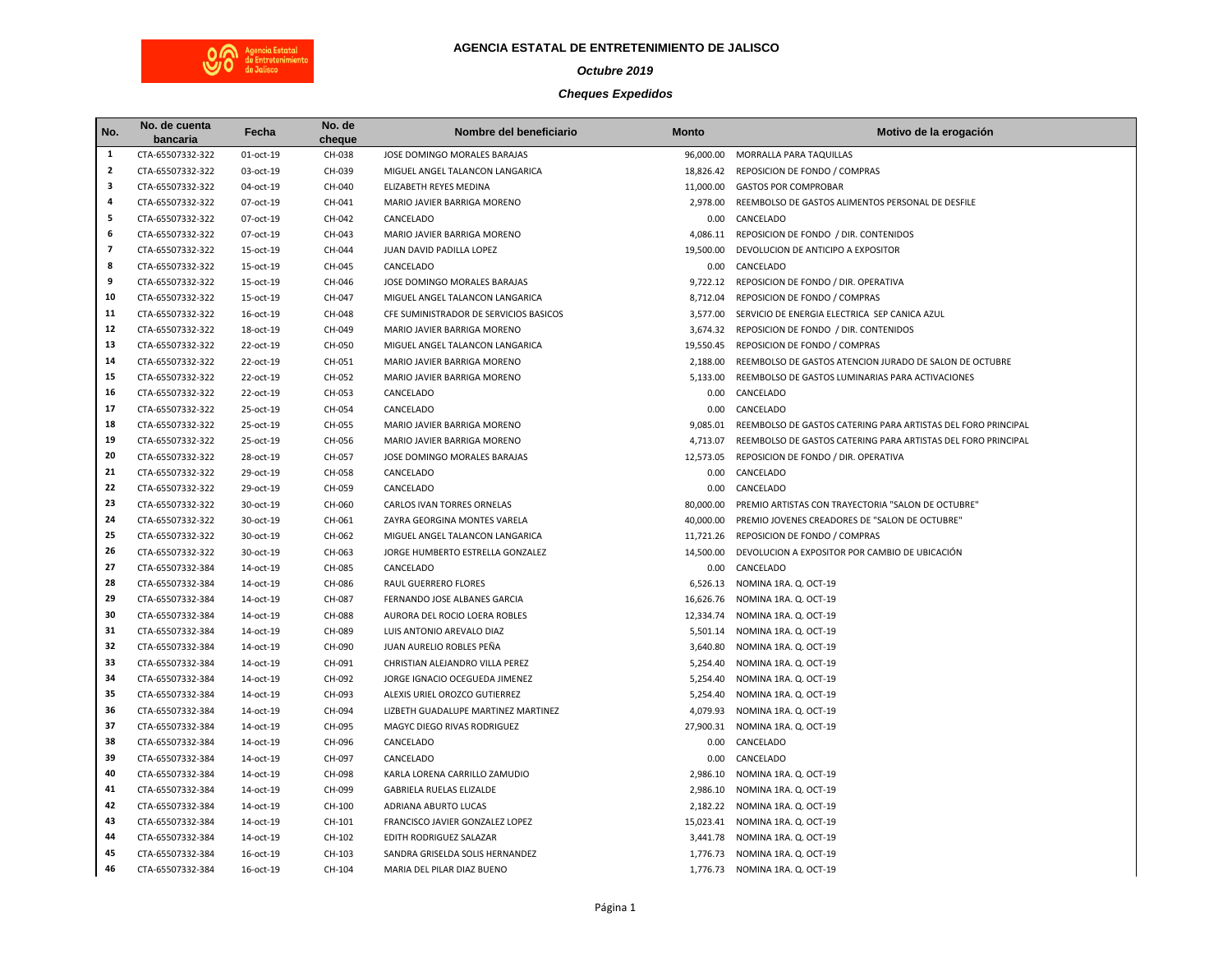| 47 | CTA-65507332-384 | 30-oct-19 | CH-105 | <b>RAUL GUERRERO FLORES</b>         | 6.526.13  | NOMINA 2DA, Q. OCT-19           |
|----|------------------|-----------|--------|-------------------------------------|-----------|---------------------------------|
| 48 | CTA-65507332-384 | 30-oct-19 | CH-106 | FERNANDO JOSE ALBANES GARCIA        |           | 16,626.71 NOMINA 2DA. Q. OCT-19 |
| 49 | CTA-65507332-384 | 30-oct-19 | CH-107 | AURORA DEL ROCIO LOERA ROBLES       |           | 12,334.74 NOMINA 2DA. Q. OCT-19 |
| 50 | CTA-65507332-384 | 30-oct-19 | CH-108 | LUIS ANTONIO AREVALO DIAZ           |           | 5.501.14 NOMINA 2DA, Q. OCT-19  |
| 51 | CTA-65507332-384 | 30-oct-19 | CH-109 | JUAN AURELIO ROBLES PEÑA            | 3.563.75  | NOMINA 2DA. Q. OCT-19           |
| 52 | CTA-65507332-384 | 30-oct-19 | CH-110 | CHRISTIAN ALEJANDRO VILLA PEREZ     | 5.254.40  | NOMINA 2DA. Q. OCT-19           |
| 53 | CTA-65507332-384 | 30-oct-19 | CH-111 | JORGE IGNACIO OCEGUEDA JIMENEZ      | 5,254.40  | NOMINA 2DA. Q. OCT-19           |
| 54 | CTA-65507332-384 | 30-oct-19 | CH-112 | ALEXIS URIEL OROZCO GUTIERREZ       | 5.254.40  | NOMINA 2DA. Q. OCT-19           |
| 55 | CTA-65507332-384 | 30-oct-19 | CH-113 | LIZBETH GUADALUPE MARTINEZ MARTINEZ | 5,254.40  | NOMINA 2DA. Q. OCT-19           |
| 56 | CTA-65507332-384 | 30-oct-19 | CH-114 | MAGYC DIEGO RIVAS RODRIGUEZ         | 22,497.42 | NOMINA 2DA. Q. OCT-19           |
| 57 | CTA-65507332-384 | 30-oct-19 | CH-115 | KARLA LORENA CARRILLO ZAMUDIO       |           | 3,070.10 NOMINA 2DA. Q. OCT-19  |
| 58 | CTA-65507332-384 | 30-oct-19 | CH-116 | <b>GABRIELA RUELAS ELIZALDE</b>     | 3,545.89  | NOMINA 2DA. Q. OCT-19           |
| 59 | CTA-65507332-384 | 30-oct-19 | CH-117 | ADRIANA ABURTO LUCAS                | 2.624.25  | NOMINA 2DA. Q. OCT-19           |
| 60 | CTA-65507332-384 | 30-oct-19 | CH-118 | CANCELADO                           | 0.00      | CANCELADO                       |
| 61 | CTA-65507332-384 | 30-oct-19 | CH-119 | FRANCISCO JAVIER GONZALEZ LOPEZ     | 15.023.41 | NOMINA 2DA, Q. OCT-19           |
| 62 | CTA-65507332-384 | 30-oct-19 | CH-120 | EDITH RODRIGUEZ SALAZAR             |           | 3.563.75 NOMINA 2DA, Q. OCT-19  |
| 63 | CTA-65507332-384 | 30-oct-19 | CH-121 | CANCELADO                           | 0.00      | CANCELADO                       |
| 64 | CTA-65507332-384 | 30-oct-19 | CH-122 | ROSA IVONNE ARANDA ROMAN            | 3,545.89  | NOMINA 2DA. Q. OCT-19           |
| 65 | CTA-65507332-384 | 30-oct-19 | CH-123 | CANCELADO                           | 0.00      | CANCELADO                       |
| 66 | CTA-65507332-384 | 30-oct-19 | CH-124 | YARENI AZENET GONZALEZ GONZALEZ     | 3.545.89  | NOMINA 2DA, Q. OCT-19           |
| 67 | CTA-65507332-384 | 30-oct-19 | CH-125 | YAHAIRA CITLALLI MAQUEZ LOPEZ       |           | 6,077.40 NOMINA 2DA. Q. OCT-19  |
| 68 | CTA-65507332-384 | 30-oct-19 | CH-126 | BRENDA NAYELI MURO COLMERERO        | 4,510.91  | NOMINA 2DA. Q. OCT-19           |
| 69 | CTA-65507332-384 | 30-oct-19 | CH-127 | CRUZ ANTONIO MARQUEZ LOPEZ          | 8,950.54  | NOMINA 2DA. Q. OCT-19           |
| 70 | CTA-65507332-384 | 30-oct-19 | CH-128 | MARCO ANTONIO GAMA HURTADO          | 15.895.46 | NOMINA 2DA. Q. OCT-19           |
| 71 | CTA-65507332-384 | 30-oct-19 | CH-129 | DANIEL FERNANDO GAMA HURTADO        | 15,895.46 | NOMINA 2DA. Q. OCT-19           |
| 72 | CTA-65507332-384 | 30-oct-19 | CH-130 | JUAN CARLOS GARCIA RAMIREZ          |           | 2,866.80 NOMINA 2DA. Q. OCT-19  |

|                | <b>Transferencia Bancarias</b> |           |      |                                                    |              |                                                                             |
|----------------|--------------------------------|-----------|------|----------------------------------------------------|--------------|-----------------------------------------------------------------------------|
| No.            | No. de cuenta<br>bancaria      | Fecha     |      | Nombre del beneficiario                            | <b>Monto</b> | Motivo de la erogación                                                      |
| 1              | CTA-65507332-322               | 02-oct-19 | SPEI | SERVICIOS Y NEGOCIOS PROFESIONALES SA DE CV        | 2.280.500.00 | 6TO, PAGO POR LA PRESENTACION DE ARTISTAS EN FORO PRI, F.O. 2019            |
| $\overline{2}$ | CTA-65507332-322               | 02-oct-19 | SPEI | ERICKA YADHIRA GOMEZ PELAYO                        | 4.988.00     | ANTICIPO F-1553 BRAZALETES PARA REGISTRO DE PERSONAL A FORO PRINCIPAL       |
| 3              | CTA-65507332-322               | 02-oct-19 | SPEI | ROCIO VALERIO OLVERA                               | 5.730.40     | FINQUITO F-472 ELABORACION DE BANDERAS                                      |
| 4              | CTA-65507332-322               | 02-oct-19 | SPEI | TECNOELECTRICA NACIONAL SA DE CV                   | 86.304.00    | PAGO F-3662 RENTA DE 4 TRANSFORMADORES PARA ENERGIA ELECTRICA               |
| 5              | CTA-65507332-322               | 02-oct-19 | SPEI | JESUS RAYMUNDO GALLARDO SILVA                      | 23,200.00    | PAGO F-271 TRAMITES DE PERMISOS ANTE SEGOB                                  |
| 6              | CTA-65507332-322               | 02-oct-19 | SPEI | JUAN JOSE ARTEAGA BAÑUELOS                         | 4,187.60     | PAGO F-7200 CONSUMIBLES DE COMPUTO                                          |
| 7              | CTA-65507332-322               | 02-oct-19 | SPEI | SERVICIOS DE MERCADOTECNIA BTLI PRODUCCIONES SA CV | 804.460.00   | 1ER. PAGO F-129 PRESENTACION DE LUCHA LIBRE AAA EN FORO PRINCIPAL F.O. 2019 |
| 8              | CTA-65507332-322               | 04-oct-19 | SPEI | MUNICIPIO DE ZAPOPAN JALISCO                       | 63.628.00    | PAGO DE PERMISOS DE FERIA Y DE VENTA DE BEBIDAS DEL 04 AL 13 DE OCT.        |
| 9              | CTA-65507332-322               | 08-oct-19 | SPEI | PUBLIBRAZ DE MEXICO SA DE CV                       | 3.526.40     | PAGO F-9690 PULSERAS DE IDENTIFICACION / SEGURIDAD                          |
| 10             | CTA-65507332-322               | 08-oct-19 | SPEI | MONICA ALEJANDRA ORTEGA CALLEROS                   | 3.293.12     | PAGO F-378 BOLFTO DE AVION GDL-CDMX-GDL ALEXA LIMBEROPULOS                  |
| 11             | CTA-65507332-322               | 08-oct-19 | SPEI | TACONELLELE S DE RL DE CV                          | 116.000.00   | 1ER. PAGO F.1A ESPECTACULO "SEANSE"                                         |
| 12             | CTA-65507332-322               | 08-oct-19 | SPEI | SERVICIOS DE MERCADOTECNIA BTLI PRODUCCIONES SA CV | 482.676.00   | 2DO. PAGO F-129 PRESENTACION DE LUCHA LIBRE AAA EN FORO PRINCIPAL F.O. 2019 |
| 13             | CTA-65507332-322               | 08-oct-19 | SPEI | CALZADO DE TRABAJO SA DE CV                        | 4.878.84     | PAGO F-6659 BOTAS DE TRABAJO PARA PERSONAL                                  |
| 14             | CTA-65507332-322               | 08-oct-19 | SPEI | <b>GLOBAL ARMS S DE RL DE CV</b>                   | 42.630.00    | PAGO F-B206 PRODUCCION Y RENTA DE EQ. PARA RUEDA PRENSA EL CULTURAL CABAÑAS |
| 15             | CTA-65507332-322               | 08-oct-19 | SPEI | PROMOTODO MEXICO SA DE CV                          | 290.000.00   | PAGO F-1651 2DO.PAGO PRESENTACION MORAT EN FO.2019                          |
| 16             | CTA-65507332-322               | 08-oct-19 | SPEI | PROMOTODO MEXICO SA DE CV                          | 264,480.00   | PAGO F-1650 2DO.PAGO PRESENTACION ROCK EN TU IDIOMA EN FO.2019              |
| 17             | CTA-65507332-322               | 08-oct-19 | SPEI | PROMOTODO MEXICO SA DE CV                          | 200,680.00   | PAGO F-1652 2DO. PAGO PRESENTACION MARIA JOSE EN FO2019                     |
| 18             | CTA-65507332-322               | 08-oct-19 | SPEI | PROMOTODO MEXICO SA DE CV                          | 109,040.00   | PAGO F-1655 2DO. PAGO PRESENTACION MOENIA FO2019                            |
| 19             | CTA-65507332-322               | 08-oct-19 | SPEI | <b>RPFR SA DE CV</b>                               | 1.015.000.00 | 3ER PAGO EXHIBICION DE LEGO EN FP 2019                                      |
| 20             | CTA-65507332-322               | 09-oct-19 | SPEI | <b>GIVYG SA DE CV</b>                              | 93.264.00    | PAGO F-6463 VALLAS PAUTA PUBLICITARIA                                       |
| 21             | CTA-65507332-322               | 10-oct-19 | SPEI | <b>BAU-IDEEN SA DE CV</b>                          | 3.059.849.79 | FINQUITO F-744 PROD. DE CARROS ALEGORICOS Y PLATAFORMAS                     |
| 22             | CTA-65507332-322               | 10-oct-19 | SPEI | EL PAJARO CHATO S DE RL DE CV                      | 287.750.00   | 7MO PAGO POR DESARROLLO DE ESTRATEGIA DE MERCADOTECNIA                      |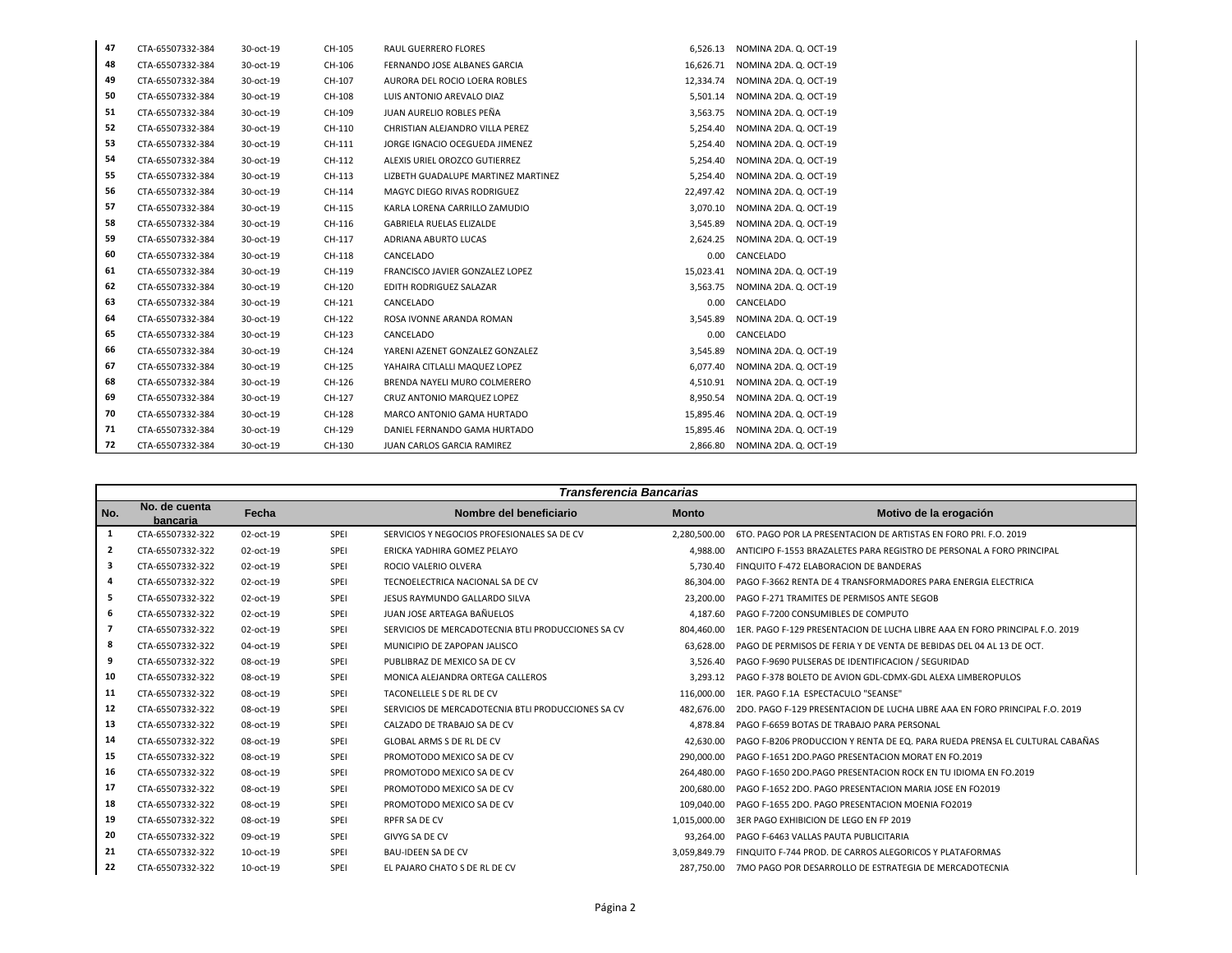| 23 | CTA-65507332-322 | 11-oct-19 | SPEI | ERICKA YADHIRA GOMEZ PELAYO                          | 4,988.00     | FINIQUITO F-1553 BRAZALETES PARA REGISTRO DE PERSONAL A FORO PRINCIPAL         |
|----|------------------|-----------|------|------------------------------------------------------|--------------|--------------------------------------------------------------------------------|
| 24 | CTA-65507332-322 | 11-oct-19 | SPEI | SERVICIOS Y NEGOCIOS PROFESIONALES SA DE CV          | 385,431.05   | LIQUIDACION DE BOLETOS DE RUEDO DE TUCANES                                     |
| 25 | CTA-65507332-322 | 11-oct-19 | SPEI | SERVICIOS Y NEGOCIOS PROFESIONALES SA DE CV          | 853,964.33   | LIQUIDACION DE BOLETOS DE RUEDO DE BANDA RECODO                                |
| 26 | CTA-65507332-322 | 11-oct-19 | SPEI | VENTA DE BOLETOS POR COMPUTADORA SA CV               | 33,670.19    | PAGO F-1954,1956,1958 COMISIONES POR EMISION DE BOLETOS                        |
| 27 | CTA-65507332-322 | 11-oct-19 | SPEI | CSTE SA DE CV                                        | 78,261.34    | PAGO F-506 SERVICIOS DE SEGURIDAD DEL 11 AL 31 JUL-2019                        |
| 28 | CTA-65507332-322 | 11-oct-19 | SPEI | COJALSA SA DE CV                                     | 203,000.00   | PAGO F-611 AVALUO DE INSTALACIONES DEL AUDITORIOB.J. Y BODEGA TESISTAN         |
| 29 | CTA-65507332-322 | 11-oct-19 | SPEI | SERVICIOS DE SALUD DEL MUNICIPIO DE ZAPOPAN          | 188,100.00   | ANTICIPO F-1628 SERVICIO DE AMBULANCIA Y PARAMEDICOS F.O. 2019                 |
| 30 | CTA-65507332-322 | 14-oct-19 | SPEI | PROMOTODO MEXICO SA DE CV                            | 991,800.00   | PAGO F-1679 FINIQUITO POR PRESENTACION DE ROCK EN TU IDIOMA                    |
| 31 | CTA-65507332-322 | 14-oct-19 | SPEI | SERVICIOS Y NEGOCIOS PROFESIONALES SA DE CV          | 2,240,250.00 | 7MO. PAGO POR LA PRESENTACION DE ARTISTAS EN FORO PRI. F.O. 2019               |
| 32 | CTA-65507332-322 | 14-oct-19 | SPEI | ARCA PRODUCE SA DE CV                                | 350,000.00   | ANTICIPO F-177 POR LA PRESENTANCION DE CAFRES EN FORO PRINCIPAL F.O. 2019      |
| 33 | CTA-65507332-322 | 15-oct-19 | SPEI | OSCAR ESTEBAN PUERTAS SANCHEZ                        | 6,209.21     | PAGO F-241,242,248 HOSPEDAJE PAGINAS SITIO WEB Y SALON DE OCTUBRE              |
| 34 | CTA-65507332-322 | 15-oct-19 | SPEI | MAQUINARIA Y EQUIPOS PARA LA IND. COBA SA CV         | 5,220.00     | PAGO F-1125 RENTA DE MONTACARGA CONCURSO LABRADO DE CANTERA                    |
| 35 | CTA-65507332-322 | 15-oct-19 | SPEI | MA. DEL CARMEN MARTINEZ ALVARADO                     | 3,340.80     | PAGP F-1480 MANDILES PARTICIPANTES LABRADO DE CANTERA                          |
| 36 | CTA-65507332-322 | 15-oct-19 | SPEI | IMAGEN RADIO COMERCIAL SA DE CV                      | 37,120.00    | PAGO F-468 PAUTA PUBLICITARIA RADIO F.O. 2019                                  |
| 37 | CTA-65507332-322 | 16-oct-19 | SPEI | MUNICIPIO DE ZAPOPAN JALISCO                         | 63,628.00    | PAGO DE PERMISOS DE FERIA Y DE VENTA DE BEBIDAS del 14 al 23 OCT               |
| 38 | CTA-65507332-322 | 18-oct-19 | SPEI | TACONELLELE S DE RL DE CV                            | 100,000.00   | 2DO. PAGO F.1A ESPECTACULO "SEANSE"                                            |
| 39 | CTA-65507332-322 | 18-oct-19 | SPEI | MANAGEMENT Y PRODUCCIONES MJ S DE RL DE CV           | 2,186,368.00 | PAGO F-355 PRESENTACION DE AUTENTICOS DECADENTES EN FORO PRINCIPAL DE F.O.2019 |
| 40 | CTA-65507332-322 | 18-oct-19 | SPEI | TESORERIA DE LA FEDERACION                           | 376,109.00   | PAGO DE IMPUESTOS DEL MES DE SEPTIEMBRE                                        |
| 41 | CTA-65507332-322 | 18-oct-19 | SPEI | ARCA PRODUCE SA DE CV                                | 350,000.00   | FINIQUITO F-177 POR LA PRESENTANCION DE CAFRES EN FORO PRINCIPAL F.O. 2019     |
| 42 | CTA-65507332-322 | 21-oct-19 | SPEI | RPFR SA DE CV                                        | 113,854.00   | FINIQUITO POR LA PRESENTACION ODIN DUPEYRON EN FORO P. FO219                   |
| 43 | CTA-65507332-322 | 21-oct-19 | SPEI | MUNICIPIO DE ZAPOPAN JALISCO                         | 63,539.00    | PAGO DE PERMISOS DE FERIA Y DE VENTA DE BEBIDAS del 24 OCT al 02 NOV 2019      |
| 44 | CTA-65507332-322 | 21-oct-19 | SPEI | EVENTOS Y PROMOCIONES LATINOAMERICANAS S DE RL DE CV | 306,936.00   | ANTICIPO F-170 POR LA PRESENTACION DE MENTIRAS EL CONCIERTO EN FORO PRINCIPAL  |
| 45 | CTA-65507332-322 | 21-oct-19 | SPEI | SERVICIOS Y NEGOCIOS PROFESIONALES SA DE CV          | 61,967.12    | LIQUIDACION DE BOLETOS DE RUEDO KUMBIA CON MADRE                               |
| 46 | CTA-65507332-322 | 21-oct-19 | SPEI | SERVICIOS Y NEGOCIOS PROFESIONALES SA DE CV          | 190,292.77   | LIQUIDACION DE BOLETOS DE RUEDO DE BANDA AGUA DE LA LLAVE                      |
| 47 | CTA-65507332-322 | 21-oct-19 | SPEI | SERVICIOS Y NEGOCIOS PROFESIONALES SA DE CV          | 1,141,948.00 | LIQUIDACION DE BOLETOS DE RUEDO DE BANDA CHRISTIAN NODAL                       |
| 48 | CTA-65507332-322 | 22-oct-19 | SPEI | PROMOTODO MEXICO SA DE CV                            | 408,900.00   | FINIQUITO F-1720 PRESENTACION DE MOENIA EN FORO PRINCIPAL 2019                 |
| 49 | CTA-65507332-322 | 22-oct-19 | SPEI | EZ CLEAN SOLUCIONES AMBIENTALES SA CV                | 148,076.99   | PAGO F-171.172 INSUMOS DE LIMPIEZA                                             |
| 50 | CTA-65507332-322 | 22-oct-19 | SPEI | CREATIVIDAD Y ESPECTACULOS SA DE CV                  | 549,956.00   | 1ER. PAGO F-4461C RENTA DE AUDIO, ILUMINACION Y VIDEO FORO PRINCIPAL F.O.2019  |
| 51 | CTA-65507332-322 | 22-oct-19 | SPEI | ACEROS Y COMPLEMENTOS CONSTRUCTIVOS SA CV            | 419,746.00   | PAGO F-56016 Y 56232 INSUMOS DE LIMPIEZA F.O. 2019                             |
| 52 | CTA-65507332-322 | 22-oct-19 | SPEI | ACEROS Y COMPLEMENTOS CONSTRUCTIVOS SA CV            | 1,000,000.00 | 1ER. PAGO F-56693 ARMADO DE PUNTALES Y ESTRUCTURAS METALICAS VARIAS ZONAS      |
| 53 | CTA-65507332-322 | 23-oct-19 | SPEI | AVANCES TECNICOS EN INFORMATICA SA CV                | 140,000.00   | PAGO F-1236 ANTICIPO POR ARRENDAMIENTO DE COMPUTADORAS                         |
| 54 | CTA-65507332-322 | 23-oct-19 | SPEI | TACONELLELE S DE RL DE CV                            | 50,000.00    | 3ER. PAGO F.1A ESPECTACULO "SEANSE"                                            |
| 55 | CTA-65507332-322 | 23-oct-19 | SPEI | KITCHEN AVENUE SERVICIOS DE ALIMENTOS SA CV          | 35,542.40    | PAGO F-111 VALES DE COMIDA PERSONAL DE DEPENDENCIAS Y AGENCIA                  |
| 56 | CTA-65507332-322 | 25-oct-19 | SPEI | SERVICIOS DE MERCADOTECNIA BTLI PRODUCCIONES SA CV   | 321,784.00   | FINIQUITO F-129 PRESENTACION DE LUCHA LIBRE AAA EN FORO PRINCIPAL F.O. 2019    |
| 57 | CTA-65507332-322 | 25-oct-19 | SPEI | EVENTOS Y PROMOCIONES LATINOAMERICANAS S DE RL DE CV | 319,464.00   | FINIQUITO F-170 POR LA PRESENTACION DE MENTIRAS EL CONCIERTO EN FORO PRINCIPAL |
| 58 | CTA-65507332-322 | 25-oct-19 | SPEI | PROMOTODO MEXICO SA CV                               | 1,087,500.00 | FINIQUITO F-1754 POR LA PRESENTACION DE MORAT EN F.O. 2019                     |
| 59 | CTA-65507332-322 | 25-oct-19 | SPEI | PROMOTODO MEXICO SA CV                               | 752,550.00   | FINIQUITO F-1755 POR LA PRESENTACION DE MARIA JOSE EN F.O. 2019                |
| 60 | CTA-65507332-322 | 25-oct-19 | SPEI | SERVICIOS Y NEGOCIOS PROFESIONALES SA DE CV          | 158,413.00   | LIQUIDACION DE BOLETOS DE RUEDO DE PLEBES DEL RANCHO                           |
| 61 | CTA-65507332-322 | 25-oct-19 | SPEI | SERVICIOS Y NEGOCIOS PROFESIONALES SA DE CV          | 408,120.00   | LIQUIDACION DE BOLETOS DE RUEDO DE RECODITOS                                   |
| 62 | CTA-65507332-322 | 25-oct-19 | SPEI | SERVICIOS Y NEGOCIOS PROFESIONALES SA DE CV          | 1.800.000.00 | 8VO. PAGO POR LA PRESENTACION DE ARTISTAS EN FORO PRI. F.O. 2019               |
| 63 | CTA-65507332-322 | 28-oct-19 | SPEI | RPFR SA DE CV                                        | 700,000.00   | FINIQUITO F-389 POR LA PRESENTACION DE "CIRCO" EN FORO PRINCIPAL               |
| 64 | CTA-65507332-322 | 30-oct-19 | SPEI | TOKA INTERNACIONAL SAPI SA DE CV                     | 58,948.97    | PAGO F-9565 DISPERSION DE VALES DE DESPENSA OCT 2019                           |
| 65 | CTA-65507332-322 | 30-oct-19 | SPEI | <b>BANSI</b>                                         | 812.00       | COMISIONES POR ASIGNACION DE TOKEN BANSI                                       |
| 66 | CTA-65507332-322 | 30-oct-19 | SPEI | SERVICIOS Y NEGOCIOS PROFESIONALES SA DE CV          | 440,250.00   | FINIQUITO F-BDD7B POR LA PRESENTACION DE ARTISTAS EN FORO PRI. F.O. 2019       |
| 67 | CTA-65507332-322 | 30-oct-19 | SPEI | LEOVIP SA DE CV                                      | 1,360,680.00 | PAGO F-470 SERVICIOS DE SEGURIDAD DEL 24 SEP AL 15 OCT F.O. 2019               |
| 68 | CTA-65507332-322 | 30-oct-19 | SPEI | SERVICIOS Y NEGOCIOS PROFESIONALES SA DE CV          | 43,000.64    | LIQUIDACION DE BOLETOS DE RUEDO EVENTO PROHIBIDO                               |
| 69 | CTA-65507332-322 | 30-oct-19 | SPEI | SERVICIOS Y NEGOCIOS PROFESIONALES SA DE CV          | 474,355.03   | LIQUIDACION DE BOLETOS DE RUEDO C-KAN                                          |
| 70 | CTA-65507332-322 | 30-oct-19 | SPEI | SERVICIOS Y NEGOCIOS PROFESIONALES SA DE CV          | 461,318.01   | LIQUIDACION DE BOLETOS DE RUEDO BANDA EL MEXICANO                              |
| 71 | CTA-65507332-322 | 30-oct-19 | SPEI | SERVICIOS Y NEGOCIOS PROFESIONALES SA DE CV          | 271.385.49   | LIQUIDACION DE BOLETOS DE RUEDO BAILE DEL RECUERDO                             |
| 72 | CTA-65507332-322 | 31-oct-19 | SPEI | CREATIVIDAD Y ESPECTACULOS SA CV                     | 549,956.00   | 2DO. PAGO F-4461C RENTA DE AUDIO, ILUMINACION Y VIDEO FORO PRINCIPAL F.O.2019  |
| 73 | CTA-65507332-322 | 31-oct-19 | SPEI | ACEROS Y COMPLEMENTOS CONSTRUCTIVOS SA CV            | 500,000.00   | 2DO. PAGO F-56693 ARMADO DE PUNTALES Y ESTRUCTURAS METALICAS VARIAS ZONAS      |
| 74 | CTA-65507332-322 | 31-oct-19 | SPEI | ACEROS Y COMPLEMENTOS CONSTRUCTIVOS SA CV            |              | 12,472.32 PAGO F-8408 3 KIT DE HERRAMIENTAS                                    |
| 75 | CTA-65507332-322 | 31-oct-19 | SPEI | JUAN JOSE ARTEGA BAÑUELOS                            |              | 12,385.26 PAGO F-7220 CONSUMIBLES DE COMPUTO                                   |